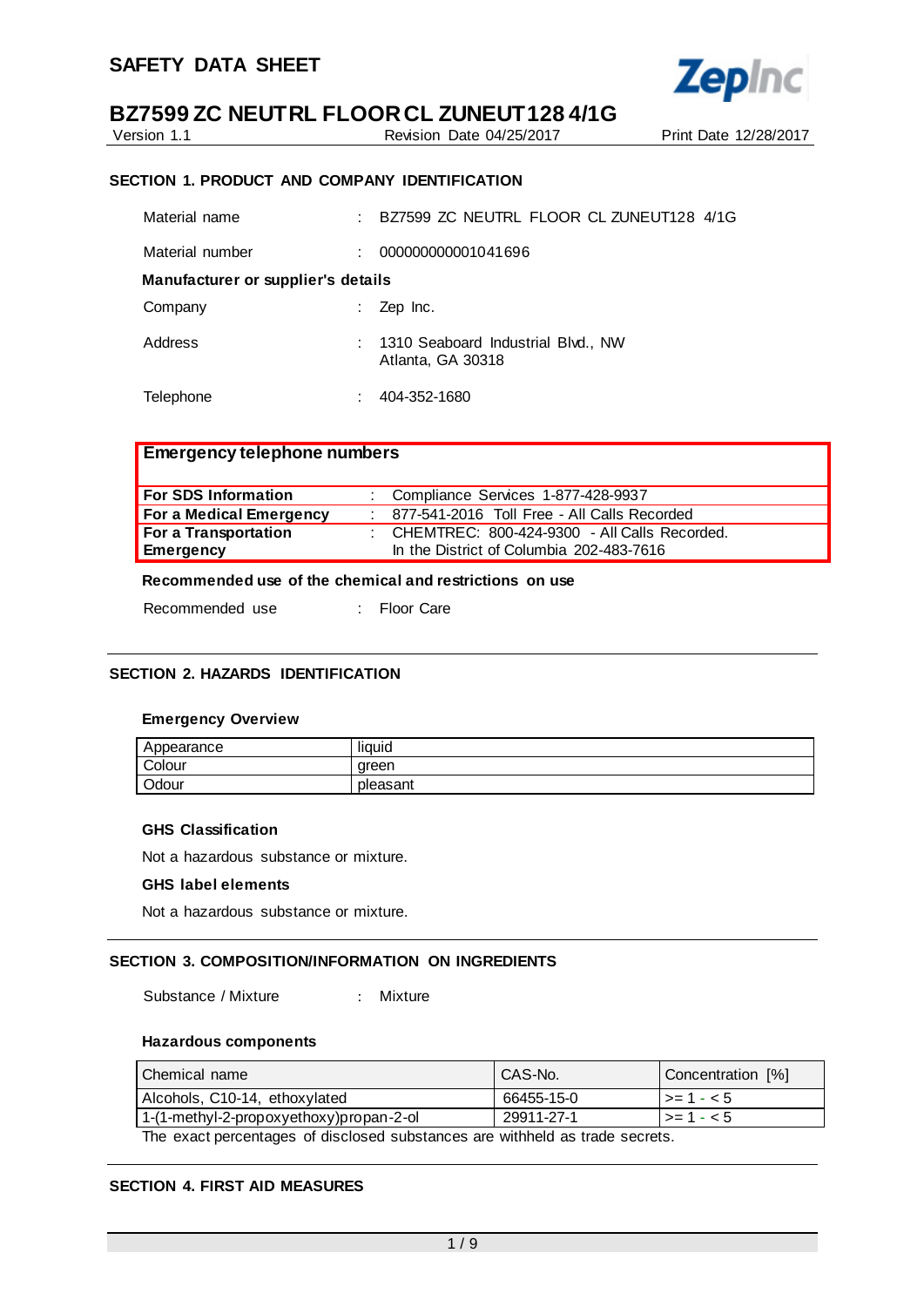

# **BZ7599 ZC NEUTRL FLOOR CL ZUNEUT128 4/1G**<br>Version 1.1 Revision Date 04/25/2017

| Version 1.1                                                       | Revision Date 04/25/2017                                                                                                                                                                                                                                                   | Print Date 12/28/2017 |
|-------------------------------------------------------------------|----------------------------------------------------------------------------------------------------------------------------------------------------------------------------------------------------------------------------------------------------------------------------|-----------------------|
| General advice                                                    | : Do not leave the victim unattended.<br>Move out of dangerous area.<br>Show this safety data sheet to the doctor in attendance.                                                                                                                                           |                       |
| If inhaled                                                        | : If unconscious place in recovery position and seek medical<br>advice.<br>If symptoms persist, call a physician.                                                                                                                                                          |                       |
| In case of skin contact                                           | : If skin irritation persists, call a physician.<br>Wash off immediately with plenty of water for at least 15<br>minutes.<br>Remove contaminated clothing and shoes.<br>Wash contaminated clothing before reuse.                                                           |                       |
| In case of eye contact                                            | : Remove contact lenses.<br>Protect unharmed eye.<br>If eye irritation persists, consult a specialist.<br>Rinse immediately with plenty of water for at least 15 minutes.<br>Keep eye wide open while rinsing.                                                             |                       |
| If swallowed                                                      | : Keep respiratory tract clear.<br>Never give anything by mouth to an unconscious person.<br>If symptoms persist, call a physician.<br>DO NOT induce vomiting unless directed to do so by a<br>physician or poison control center.<br>Take victim immediately to hospital. |                       |
| Most important symptoms<br>and effects, both acute and<br>delayed | : Effects may be delayed, symptoms may include minor eye or<br>skin irritation.<br>Overexposure may cause mild eye or skin irritation.                                                                                                                                     |                       |
| Notes to physician                                                | Treat symptomatically. Symptoms may be delayed.                                                                                                                                                                                                                            |                       |
|                                                                   |                                                                                                                                                                                                                                                                            |                       |

# **SECTION 5. FIREFIGHTING MEASURES**

| Suitable extinguishing media            | : Dry chemical<br>Carbon dioxide (CO2)<br>Alcohol-resistant foam<br>Water spray jet                          |
|-----------------------------------------|--------------------------------------------------------------------------------------------------------------|
| Unsuitable extinguishing<br>media       | : High volume water jet                                                                                      |
| Specific hazards during<br>firefighting | : Do not allow run-off from fire fighting to enter drains or water<br>courses.                               |
| Hazardous combustion<br>products        | : Carbon dioxide (CO2)<br>Carbon monoxide<br>Smoke                                                           |
| Specific extinguishing<br>methods       | : Use extinguishing measures that are appropriate to local<br>circumstances and the surrounding environment. |
| Further information                     | : Standard procedure for chemical fires.                                                                     |
| Special protective equipment            | : Wear self-contained breathing apparatus for firefighting if                                                |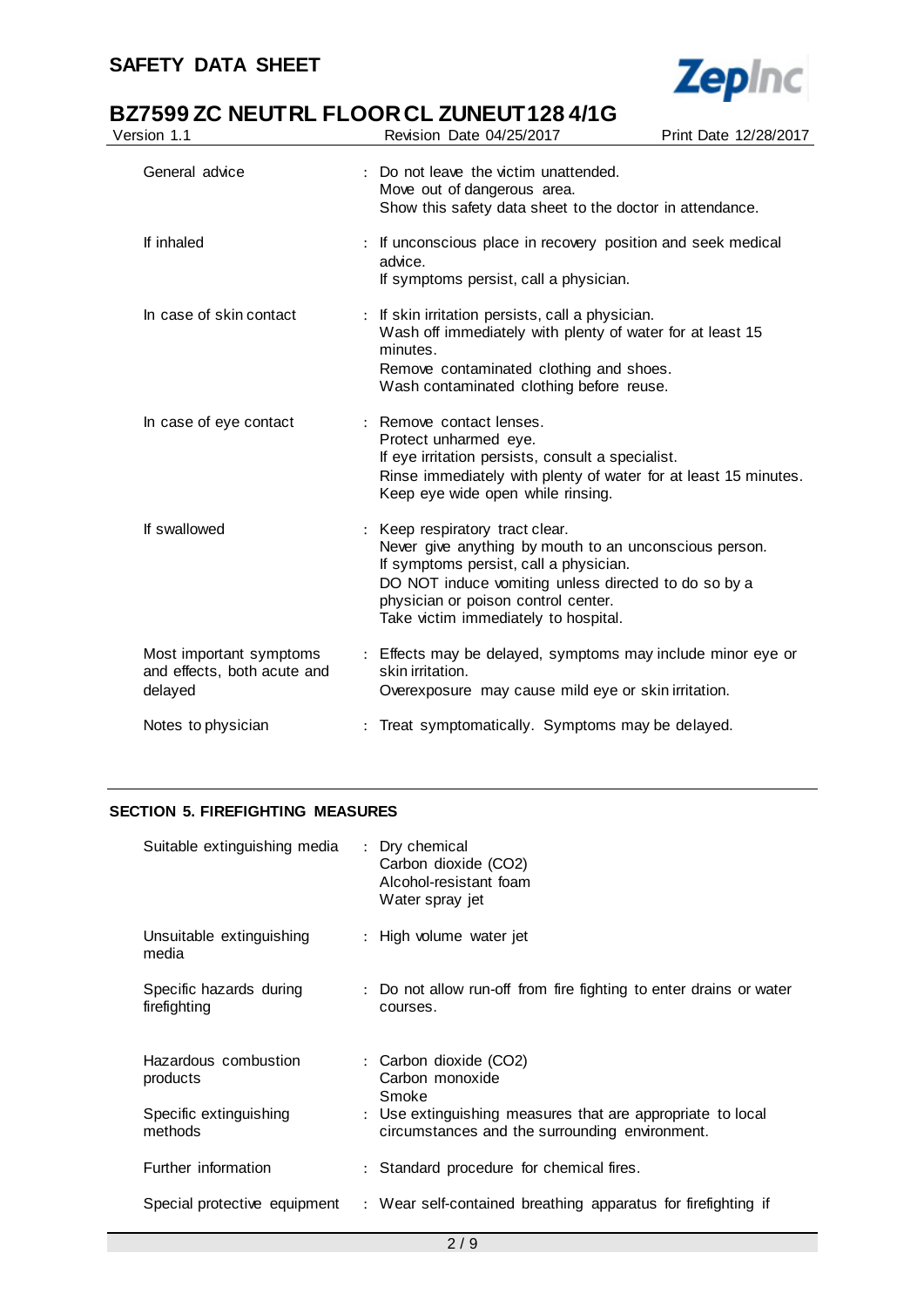

Version 1.1 Revision Date 04/25/2017 Print Date 12/28/2017

for firefighters necessary.

## **SECTION 6. ACCIDENTAL RELEASE MEASURES**

| Personal precautions,<br>protective equipment and<br>emergency procedures | : Use personal protective equipment.                                                                         |
|---------------------------------------------------------------------------|--------------------------------------------------------------------------------------------------------------|
| Environmental precautions                                                 | : Prevent further leakage or spillage if safe to do so.                                                      |
| Methods and materials for<br>containment and cleaning up                  | : Wipe up with absorbent material (e.g. cloth, fleece).<br>Keep in suitable, closed containers for disposal. |

## **SECTION 7. HANDLING AND STORAGE**

| Advice on safe handling     | : Avoid contact with skin and eyes.<br>For personal protection see section 8.<br>Smoking, eating and drinking should be prohibited in the<br>application area.<br>Dispose of rinse water in accordance with local and national<br>regulations.<br>Avoid exposure - obtain special instructions before use. |
|-----------------------------|------------------------------------------------------------------------------------------------------------------------------------------------------------------------------------------------------------------------------------------------------------------------------------------------------------|
|                             | Do not breathe vapours or spray mist.<br>Take precautionary measures against static discharges.<br>Provide sufficient air exchange and/or exhaust in work rooms.                                                                                                                                           |
| Conditions for safe storage | : Keep container tightly closed in a dry and well-ventilated<br>place.<br>Electrical installations / working materials must comply with<br>the technological safety standards.                                                                                                                             |
| Materials to avoid          | : Keep away from oxidizing agents and strongly acid or alkaline<br>materials.                                                                                                                                                                                                                              |

# **SECTION 8. EXPOSURE CONTROLS/PERSONAL PROTECTION**

| Components with workplace control parameters                    |                                                                                                                                       |  |  |
|-----------------------------------------------------------------|---------------------------------------------------------------------------------------------------------------------------------------|--|--|
| Contains no substances with occupational exposure limit values. |                                                                                                                                       |  |  |
| <b>Engineering measures</b>                                     | : effective ventilation in all processing areas                                                                                       |  |  |
| Personal protective equipment                                   |                                                                                                                                       |  |  |
| Respiratory protection                                          | : In case of insufficient ventilation, wear suitable respiratory<br>equipment.                                                        |  |  |
| Hand protection<br>Material<br>Remarks                          | : Protective gloves<br>: The suitability for a specific workplace should be discussed<br>with the producers of the protective gloves. |  |  |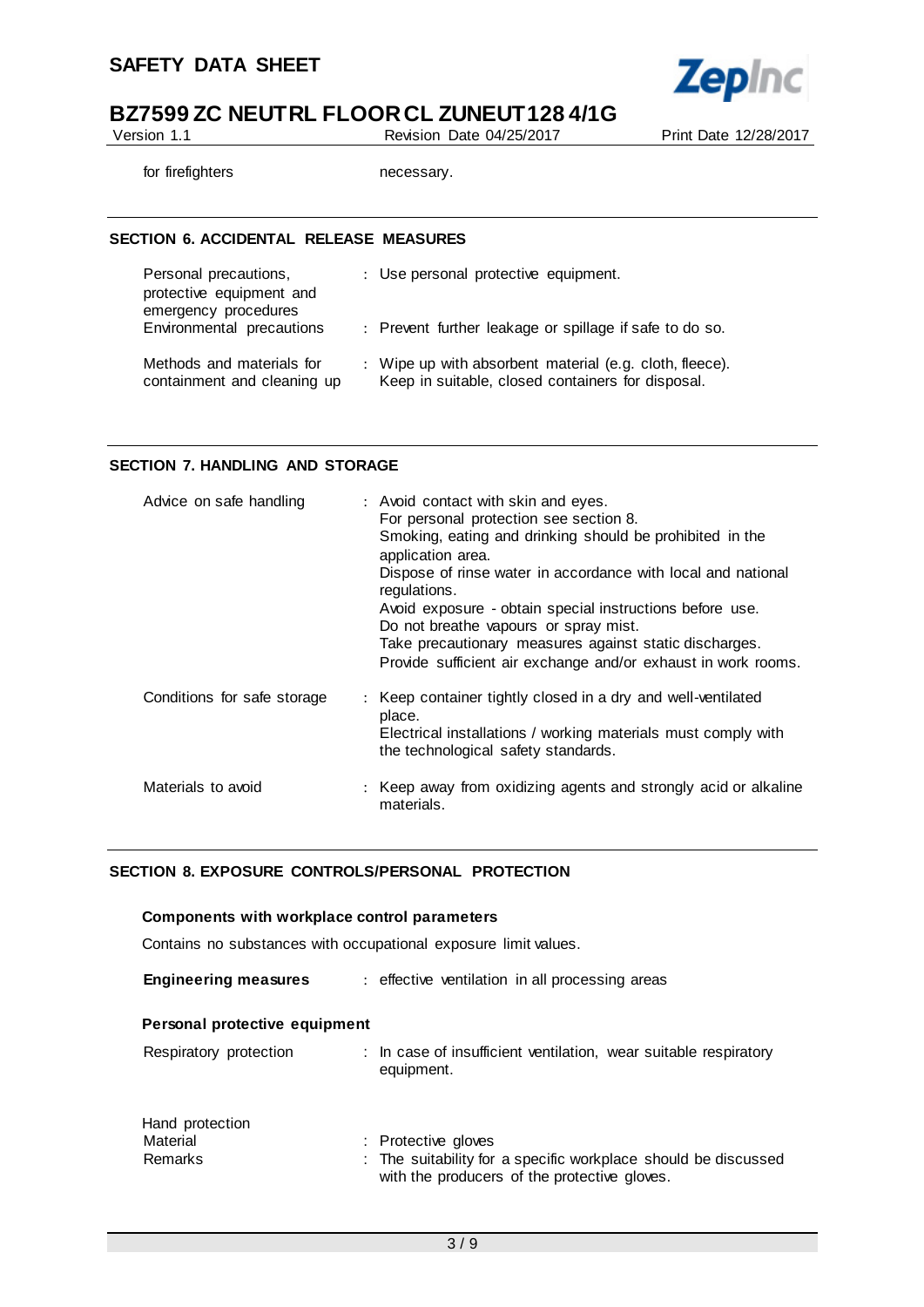

# **BZ7599 ZC NEUTRL FLOOR CL ZUNEUT128 4/1G**<br>Version 1.1 Revision Date 04/25/2017

| Version 1.1              | Revision Date 04/25/2017                                                                                                                                         | Print Date 12/28/2017 |
|--------------------------|------------------------------------------------------------------------------------------------------------------------------------------------------------------|-----------------------|
| Eye protection           | : Safety glasses                                                                                                                                                 |                       |
| Skin and body protection | Impervious clothing<br>$\ddot{\phantom{0}}$<br>Choose body protection according to the amount and<br>concentration of the dangerous substance at the work place. |                       |
| Hygiene measures         | : When using do not eat or drink.<br>When using do not smoke.<br>Wash hands before breaks and at the end of workday.                                             |                       |

# **SECTION 9. PHYSICAL AND CHEMICAL PROPERTIES**

| Appearance                                 |                      | liquid            |
|--------------------------------------------|----------------------|-------------------|
| Colour                                     | $\ddot{\cdot}$       | green             |
| Odour                                      | $\ddot{\phantom{a}}$ | pleasant          |
| Odour Threshold                            | $\ddot{\phantom{a}}$ | No data available |
| pH                                         | $\ddot{\phantom{0}}$ | $7.5 - 8.5$       |
| Melting point/freezing point               | $\ddot{\cdot}$       | No data available |
| Boiling point                              | ÷                    | 100 $\degree$ C   |
| Flash point                                |                      |                   |
|                                            |                      | does not flash    |
| Evaporation rate                           | ÷.                   | 1                 |
| Upper explosion limit                      | $\ddot{\cdot}$       | No data available |
| Lower explosion limit                      | $\ddot{\cdot}$       | No data available |
| Vapour pressure                            | ÷                    | not determined    |
| Relative vapour density                    | ÷                    | No data available |
| Density                                    | $\ddot{\cdot}$       | $1.03$ g/cm $3$   |
| Solubility(ies)                            |                      |                   |
| Water solubility                           | $\ddot{\cdot}$       | soluble           |
| Partition coefficient: n-<br>octanol/water | ÷                    | No data available |
| Auto-ignition temperature                  | ÷                    | not determined    |
| Thermal decomposition                      |                      | No data available |
| Viscosity                                  |                      |                   |
| Viscosity, kinematic                       | $\ddot{\cdot}$       | No data available |

# **SECTION 10. STABILITY AND REACTIVITY**

Reactivity : Stable

Chemical stability : Stable under normal conditions.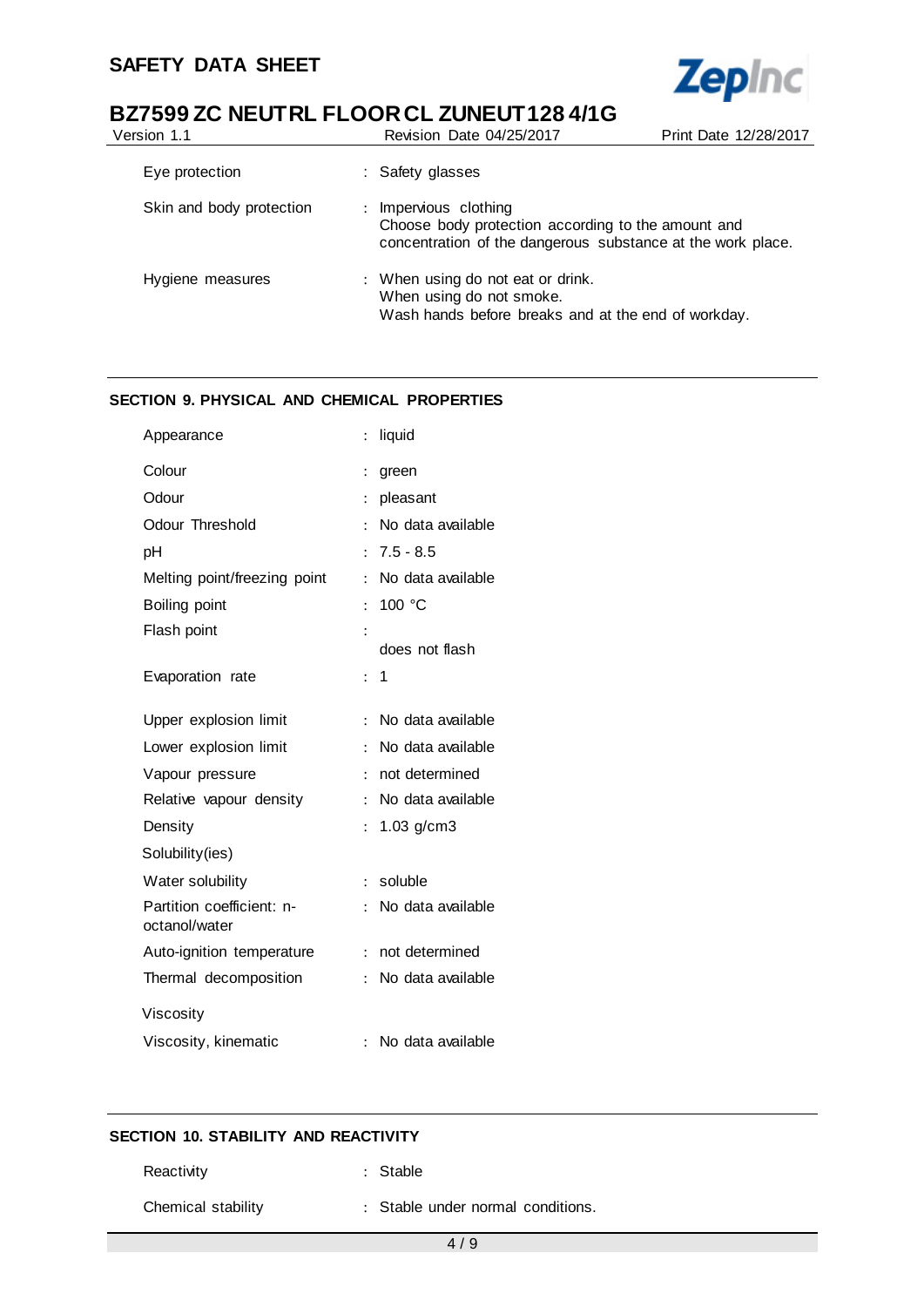j.



# **BZ7599 ZC NEUTRL FLOOR CL ZUNEUT128 4/1G**

| Version 1.1                           | Revision Date 04/25/2017                                                         | Print Date 12/28/2017 |
|---------------------------------------|----------------------------------------------------------------------------------|-----------------------|
|                                       |                                                                                  |                       |
| Possibility of hazardous<br>reactions | No decomposition if stored and applied as directed.<br>$\mathbb{R}^{\mathbb{Z}}$ |                       |
| Conditions to avoid                   | $\pm$ No data available.                                                         |                       |
| Incompatible materials                | : Acids and bases<br>Oxidizing agents                                            |                       |
| Hazardous decomposition<br>products   | : No decomposition if stored and applied as directed.                            |                       |

# **SECTION 11. TOXICOLOGICAL INFORMATION**

# **Potential Health Effects**

| Aggravated Medical<br>Condition | : None known.                                                                   |
|---------------------------------|---------------------------------------------------------------------------------|
| Symptoms of Overexposure        | : Effects may be delayed, symptoms may include minor eye or<br>skin irritation. |

| Carcinogenicity: |  |
|------------------|--|
|------------------|--|

| <b>IARC</b>  | No component of this product present at levels greater than or<br>equal to 0.1% is identified as probable, possible or confirmed<br>human carcinogen by IARC. |
|--------------|---------------------------------------------------------------------------------------------------------------------------------------------------------------|
| <b>ACGIH</b> | No component of this product present at levels greater than or<br>equal to 0.1% is identified as a carcinogen or potential<br>carcinogen by ACGIH.            |
| <b>OSHA</b>  | No component of this product present at levels greater than or<br>equal to 0.1% is identified as a carcinogen or potential<br>carcinogen by OSHA.             |
| <b>NTP</b>   | No component of this product present at levels greater than or<br>equal to 0.1% is identified as a known or anticipated carcinogen<br>by NTP.                 |

# **Acute toxicity**

No data available

#### **Skin corrosion/irritation**

# **Product:**

Remarks: May irritate skin.

# **Serious eye damage/eye irritation**

# **Product:**

Remarks: Contact with eyes may cause irritation.

# **Respiratory or skin sensitisation**

No data available

# **Germ cell mutagenicity**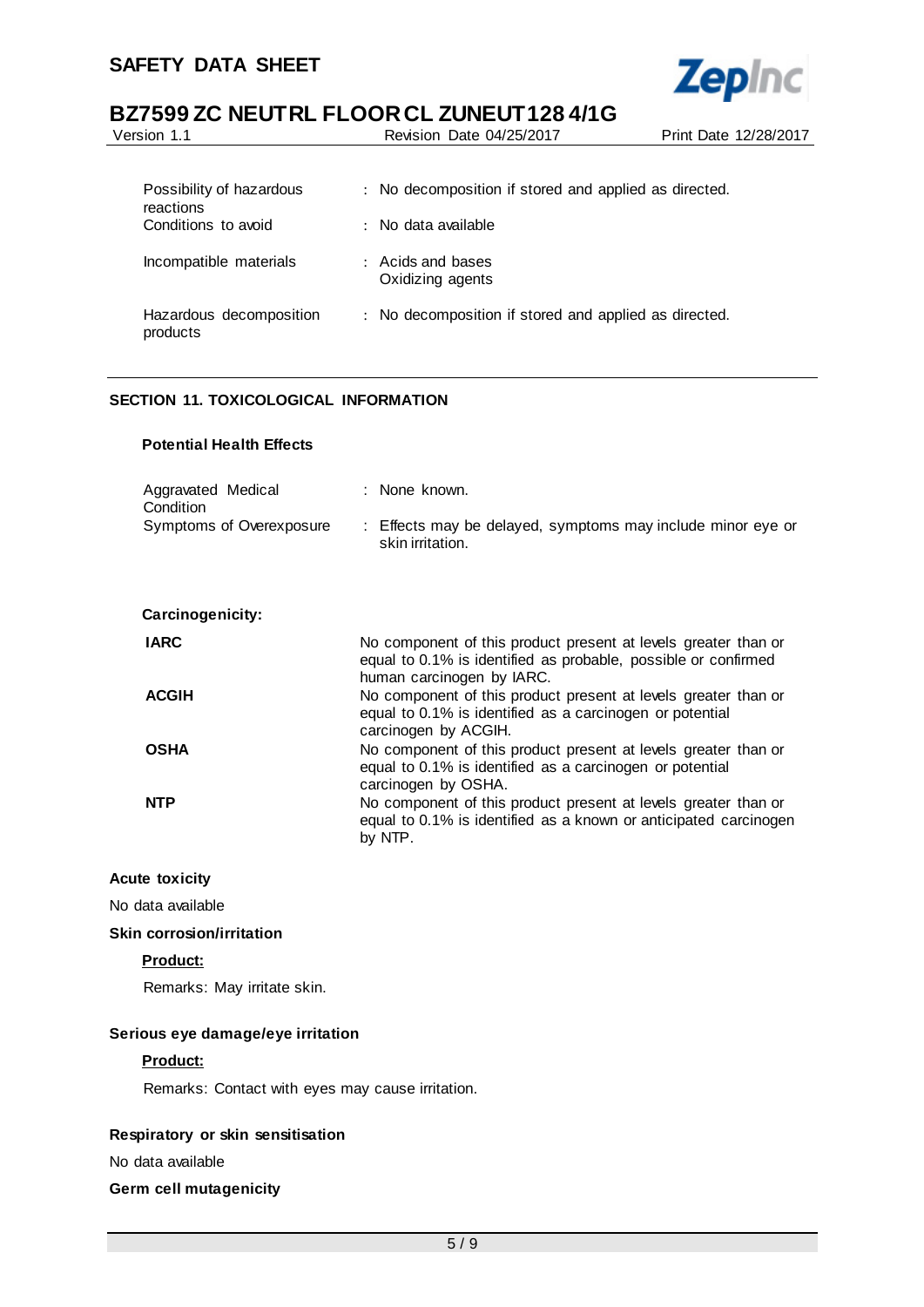

Version 1.1 Revision Date 04/25/2017 Print Date 12/28/2017

No data available

#### **Carcinogenicity**

No data available

#### **Reproductive toxicity**

No data available

**Alcohols, C10-14, ethoxylated: 1-(1-methyl-2-propoxyethoxy)propan-2-ol:**

## **STOT - single exposure**

No data available

#### **STOT - repeated exposure**

No data available

#### **Aspiration toxicity**

No data available

### **Further information**

**Product:**

Remarks: No data available

# **SECTION 12. ECOLOGICAL INFORMATION**

#### **Ecotoxicity**

No data available

#### **Persistence and degradability**

No data available **Bioaccumulative potential**

# **Product:**

Partition coefficient: noctanol/water : Remarks: No data available **Components: 1-(1-methyl-2-propoxyethoxy)propan-2-ol :** Partition coefficient: noctanol/water : Pow: 7.7

## **Mobility in soil**

No data available

## **Other adverse effects**

No data available **Product:**

Regulation 40 CFR Protection of Environment; Part 82 Protection of Stratospheric Ozone - CAA Section 602 Class I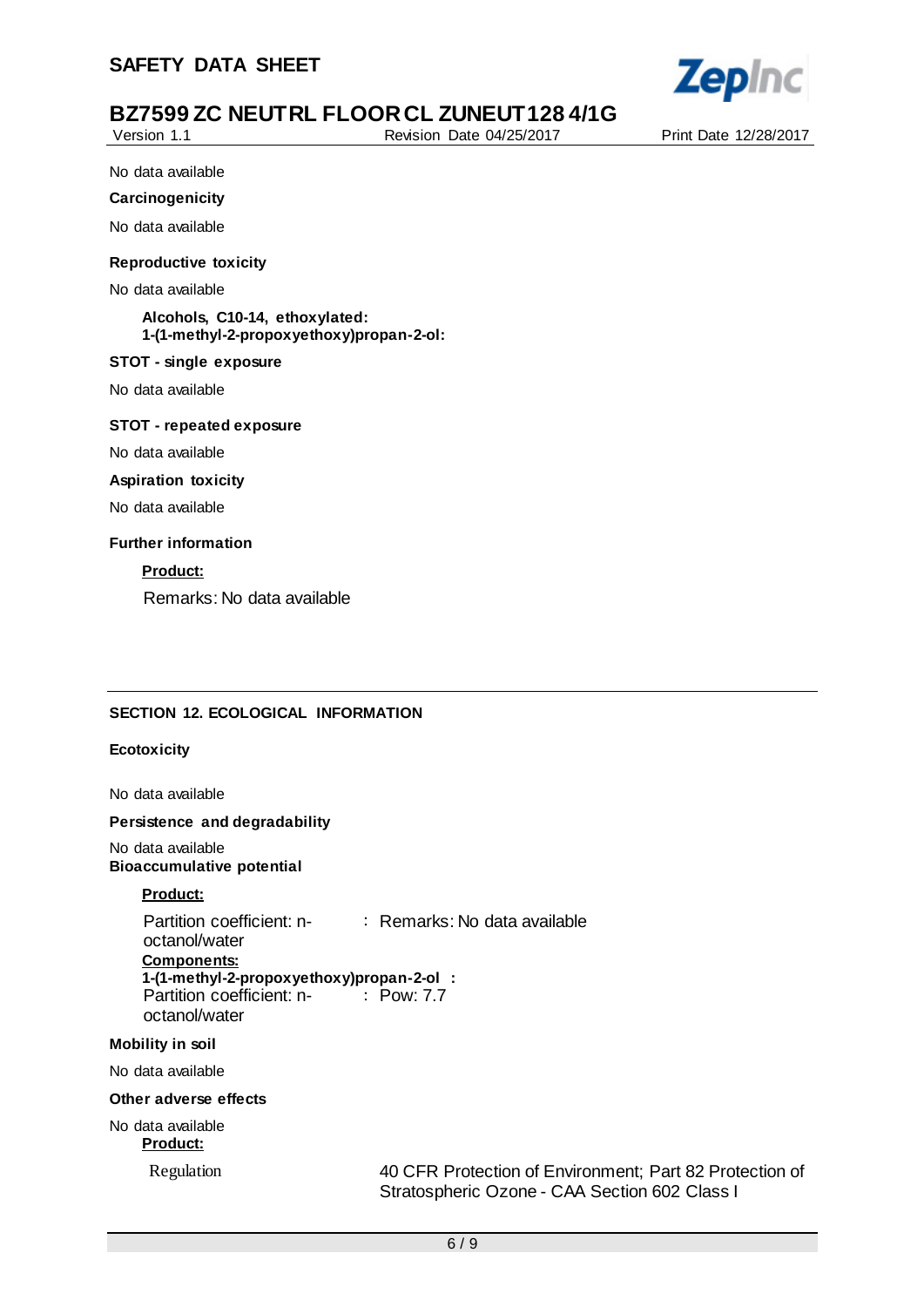

| Version 1.1                          | Revision Date 04/25/2017                                                                                                                                                                               | Print Date 12/28/2017 |
|--------------------------------------|--------------------------------------------------------------------------------------------------------------------------------------------------------------------------------------------------------|-----------------------|
| Remarks                              | <b>Substances</b><br>This product neither contains, nor was manufactured<br>with a Class I or Class II ODS as defined by the U.S.<br>Clean Air Act Section 602 (40 CFR 82, Subpt. A, App.A<br>$+ B$ ). |                       |
| Additional ecological<br>information | $\therefore$ No data available                                                                                                                                                                         |                       |

# **SECTION 13. DISPOSAL CONSIDERATIONS**

| Disposal methods       |                                                                                                                                                                                 |
|------------------------|---------------------------------------------------------------------------------------------------------------------------------------------------------------------------------|
| Waste from residues    | : Do not dispose of waste into sewer.<br>Do not contaminate ponds, waterways or ditches with<br>chemical or used container.<br>Dispose of in accordance with local regulations. |
| Contaminated packaging | : Empty remaining contents.<br>Dispose of as unused product.<br>Do not re-use empty containers.                                                                                 |

# **SECTION 14. TRANSPORT INFORMATION**

Transportation Regulation: 49 CFR (USA): NOT REGULATED AS DANGEROUS GOODS OR HAZARDOUS MATERIAL

Transportation Regulation: IMDG (Vessel): NOT REGULATED AS DANGEROUS GOODS OR HAZARDOUS MATERIAL

Transportation Regulation: IATA (Cargo Air): NOT REGULATED AS DANGEROUS GOODS OR HAZARDOUS MATERIAL

Transportation Regulation: IATA (Passenger Air): NOT REGULATED AS DANGEROUS GOODS OR HAZARDOUS MATERIAL

Transportation Regulation: TDG (Canada): NOT REGULATED AS DANGEROUS GOODS OR HAZARDOUS MATERIAL

The product as delivered to the customer conforms to packaging requirements for shipment by road under US Department of Transportation (DOT) regulations. Additional transportation classifications noted above are for reference only, and not a certification or warranty of the suitability of the packaging for shipment under these alternative transport regulations.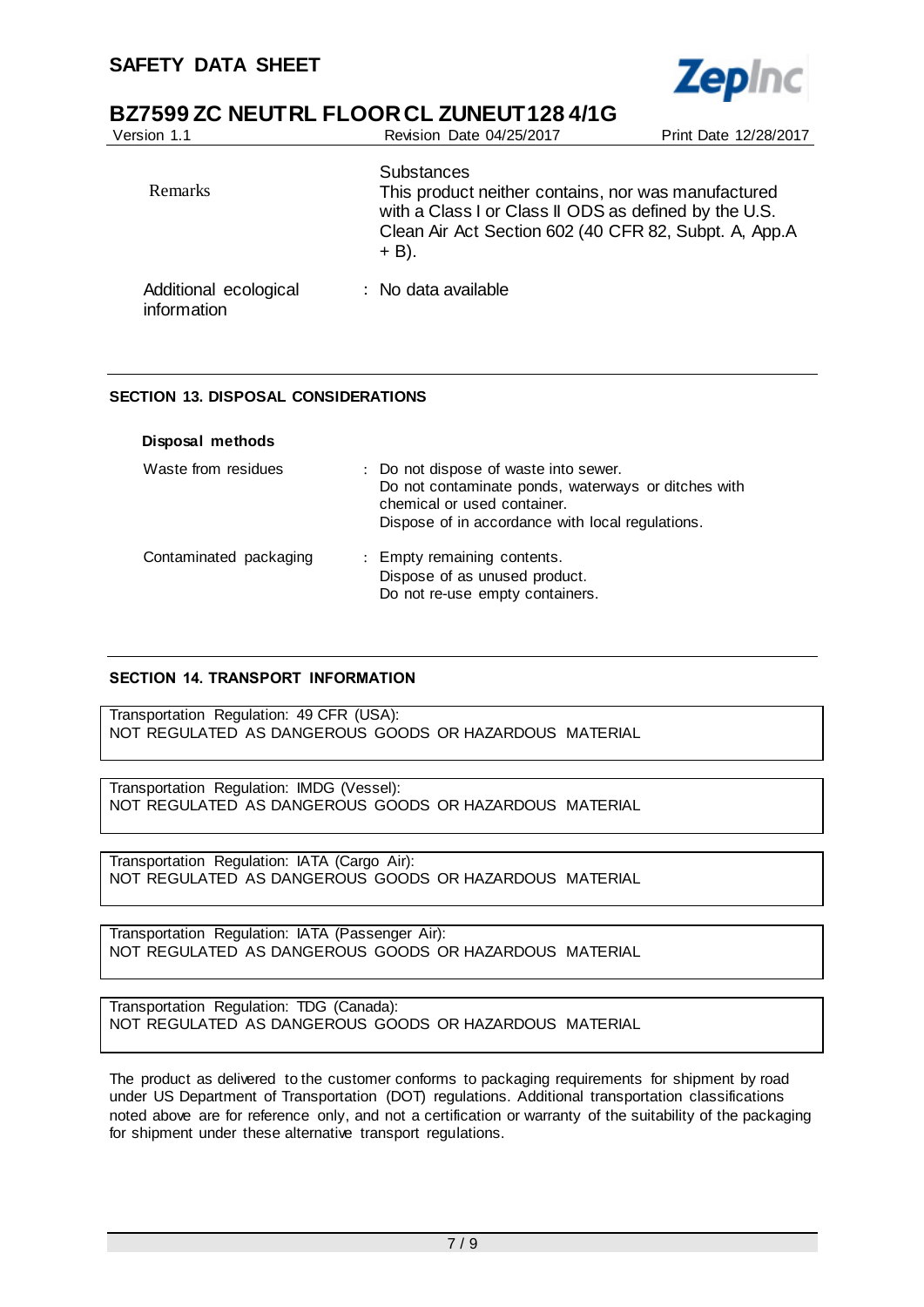

Version 1.1 Revision Date 04/25/2017 Print Date 12/28/2017

# **SECTION 15. REGULATORY INFORMATION**

| <b>TSCA list</b>                                                                                                            | : No substances are subject to a Significant New Use Rule.<br>No substances are subject to TSCA 12(b) export notification<br>requirements.                                                |  |  |  |
|-----------------------------------------------------------------------------------------------------------------------------|-------------------------------------------------------------------------------------------------------------------------------------------------------------------------------------------|--|--|--|
| EPCRA - Emergency Planning and Community Right-to-Know Act                                                                  |                                                                                                                                                                                           |  |  |  |
| <b>CERCLA Reportable Quantity</b>                                                                                           | This material does not contain any components with a CERCLA RQ.                                                                                                                           |  |  |  |
|                                                                                                                             | <b>SARA 304 Extremely Hazardous Substances Reportable Quantity</b>                                                                                                                        |  |  |  |
| This material does not contain any components with a section 304 EHS RQ.                                                    |                                                                                                                                                                                           |  |  |  |
| SARA 311/312 Hazards                                                                                                        | : No SARA Hazards                                                                                                                                                                         |  |  |  |
| <b>SARA 302</b>                                                                                                             | : No chemicals in this material are subject to the reporting<br>requirements of SARA Title III, Section 302.                                                                              |  |  |  |
| <b>SARA 313</b>                                                                                                             | : This material does not contain any chemical components with<br>known CAS numbers that exceed the threshold (De Minimis)<br>reporting levels established by SARA Title III, Section 313. |  |  |  |
| <b>California Prop 65</b>                                                                                                   | This product does not contain any chemicals known to State of<br>California to cause cancer, birth defects, or any other<br>reproductive harm.                                            |  |  |  |
| The components of this product are reported in the following inventories:                                                   |                                                                                                                                                                                           |  |  |  |
| <b>TSCA</b><br><b>DSL</b>                                                                                                   | On TSCA Inventory<br>All components of this product are on the Canadian DSL                                                                                                               |  |  |  |
| For information on the country notification status for other regions please contact the<br>manufacturer's regulatory group. |                                                                                                                                                                                           |  |  |  |

**Inventory Acronym and Validity Area Legend:**

TSCA (USA), DSL (Canada), NDSL (Canada)

**SECTION 16. OTHER INFORMATION**